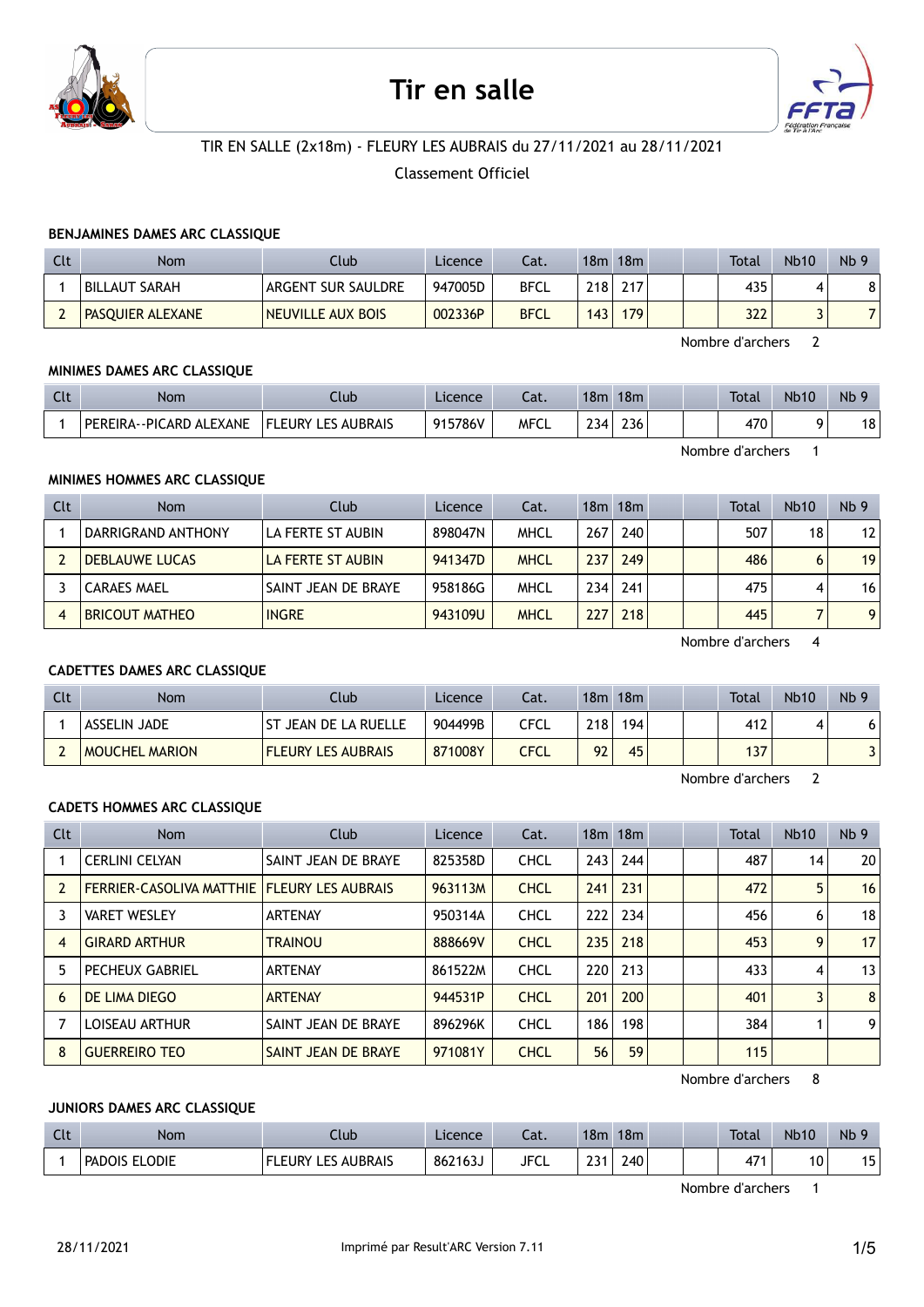#### JUNIORS HOMMES ARC CLASSIQUE

| Clt | <b>Nom</b>              | Club <sup>1</sup>   | Licence | Cat. | 18m  | 18m |  | <b>Total</b> | <b>Nb10</b> | Nb <sub>9</sub> |
|-----|-------------------------|---------------------|---------|------|------|-----|--|--------------|-------------|-----------------|
|     | <b>ETAVE NATHAN</b>     | SAINT JEAN DE BRAYE | 825382E | JHCL | 2651 | 279 |  | 544          | 22          | 24              |
|     | <b>GAIDA REMI</b>       | <b>INGRE</b>        | 866654R | JHCL | 249  | 242 |  | 491          | 12          | 16              |
|     | <b>FOURRIER TITOUAN</b> | <b>INGRE</b>        | 869687M | JHCL | 2261 | 243 |  | 469          | 10          | 14              |

Nombre d'archers 3

# SENIORS 1 DAMES ARC CLASSIQUE

| Clt | <b>Nom</b>             | Club             | Licence | Cat.  | 18m | 18m |  | Total | <b>Nb10</b> | Nb <sub>9</sub> |
|-----|------------------------|------------------|---------|-------|-----|-----|--|-------|-------------|-----------------|
|     | LEROUX MARION          | ST JEAN LE BLANC | 925844C | S1FCL | 206 | 209 |  | 415   | <b>_</b>    | 12 <sub>1</sub> |
|     | <b>BARILLOT ELODIE</b> | <b>ARTENAY</b>   | 764017D | S1FCL | 205 | 201 |  | 406   |             |                 |

Nombre d'archers 2

# SENIORS 1 HOMMES ARC CLASSIQUE

| Clt            | <b>Nom</b>                 | Club                      | Licence | Cat.               |     | 18m 18m |  | Total | <b>Nb10</b> | Nb <sub>9</sub> |
|----------------|----------------------------|---------------------------|---------|--------------------|-----|---------|--|-------|-------------|-----------------|
|                | <b>COMTE DAMIEN</b>        | NEUVILLE AUX BOIS         | 642274Z | S <sub>1</sub> HCL | 272 | 270     |  | 542   | 17          | 31              |
|                | <b>PADOIS ALEXANDRE</b>    | <b>CHAMBRAY LES TOURS</b> | 826415C | S <sub>1</sub> HCL | 262 | 260     |  | 522   | 11          | 26              |
|                | <b>EGRET NICOLAS</b>       | <b>VOVES</b>              | 609247A | S <sub>1</sub> HCL | 253 | 268     |  | 521   | 17          | 18 <sup>1</sup> |
| $\overline{4}$ | <b>DESCHAMPS SEBASTIEN</b> | ARCHERS DIONYSIENS CI     | 411774F | S <sub>1</sub> HCL | 256 | 263     |  | 519   | 14          | 23 <sup>1</sup> |
|                | LEROUX QUENTIN             | ST JEAN LE BLANC          | 925845D | S <sub>1</sub> HCL | 200 | 204     |  | 404   | 5.          | 6 <sup>1</sup>  |
| 6              | <b>BESNARD THOMAS</b>      | NEUVILLE AUX BOIS         | 958628M | S <sub>1</sub> HCL | 191 | 187     |  | 378   | 4           | 8 <sup>1</sup>  |

Nombre d'archers 6

# SENIORS 2 DAMES ARC CLASSIQUE

| Clt          | <b>Nom</b>               | Club             | Licence | Cat.               |     | 18m 18m |  | Total | <b>Nb10</b>  | Nb <sub>9</sub> |
|--------------|--------------------------|------------------|---------|--------------------|-----|---------|--|-------|--------------|-----------------|
|              | <b>CHAMBARAUD SABINE</b> | <b>OLIVET</b>    | 934708M | S <sub>2</sub> FCL | 282 | 253     |  | 535   | 16           | 23              |
| $\mathbf{2}$ | <b>LOISEAU SANDRINE</b>  | <b>OLIVET</b>    | 976229U | S <sub>2</sub> FCL | 255 | 261     |  | 516   | 14           | 22              |
| 3            | NIKITINA IRINA           | <b>VINEUIL</b>   | 963240A | S2FCL              | 239 | 262     |  | 501   | 12           | 18              |
| 4            | <b>OVYN CATHERINE</b>    | <b>INGRE</b>     | 700318R | S <sub>2</sub> FCL | 244 | 245     |  | 489   | 8            | 18              |
| 5            | <b>JEGO NATHALIE</b>     | <b>BEAUGENCY</b> | 362413C | S2FCL              | 228 | 229     |  | 457   | 10           | 15              |
| 6            | <b>CARPENTIER SANDRA</b> | <b>ORLEANS</b>   | 937212J | S <sub>2</sub> FCL | 215 | 237     |  | 452   | 6            | 11              |
|              | DESCHAMPS MARIE ANGE     | <b>ORLEANS</b>   | 291494S | S <sub>2</sub> FCL | 229 | 214     |  | 443   | 6            | 11              |
| 8            | <b>GIRARD SABINE</b>     | <b>TRAINOU</b>   | 437295W | S <sub>2</sub> FCL | 187 | 220     |  | 407   | 1            | 12              |
| 9            | PECHEUX KAREN            | <b>ARTENAY</b>   | 965164S | S <sub>2</sub> FCL | 197 | 203     |  | 400   | 2            | 6               |
| 10           | <b>LEROUX SYLVIE</b>     | ST JEAN LE BLANC | 942750D | S <sub>2</sub> FCL | 200 | 181     |  | 381   | $\mathbf{1}$ | 8               |
| 11           | <b>OSMONT STEPHANIE</b>  | <b>ARTENAY</b>   | 006074C | S2FCL              | 140 | 168     |  | 308   | 3            | $\overline{4}$  |

Nombre d'archers 11

# SENIORS 2 HOMMES ARC CLASSIQUE

| Clt            | Nom                      | Club                | Licence | Cat.               |     | $18m$ 18 $m$ |  | Total | <b>Nb10</b> | Nb <sub>9</sub> |
|----------------|--------------------------|---------------------|---------|--------------------|-----|--------------|--|-------|-------------|-----------------|
|                | <b>VAUTRIN CEDRIC</b>    | SAINT JEAN DE BRAYE | 315852T | S2HCL              | 276 | 282          |  | 558   | 34          | 18 <sup>1</sup> |
|                | <b>GUINEPAIN PATRICE</b> | <b>PITHIVIERS</b>   | 637428G | S <sub>2</sub> HCL | 278 | 272          |  | 550   | 25          | 21              |
|                | THIRY LAURENT            | <b>ORLEANS</b>      | 255571V | S2HCL              | 272 | 270          |  | 542   | 18          | 28              |
| $\overline{4}$ | <b>GOGNIES MICHAEL</b>   | NEUVILLE AUX BOIS   | 863817G | S <sub>2</sub> HCL | 276 | 262          |  | 538   | 24          | 19 <sub>1</sub> |
|                | LUXEY OLIVIER            | ST JEAN LE BLANC    | 393032J | S <sub>2</sub> HCL | 280 | 257          |  | 537   | 22          | 23              |
| 6              | <b>BENOIT THIERRY</b>    | <b>TRAINOU</b>      | 464341U | S <sub>2</sub> HCL | 261 | 264          |  | 525   | 17          | 21              |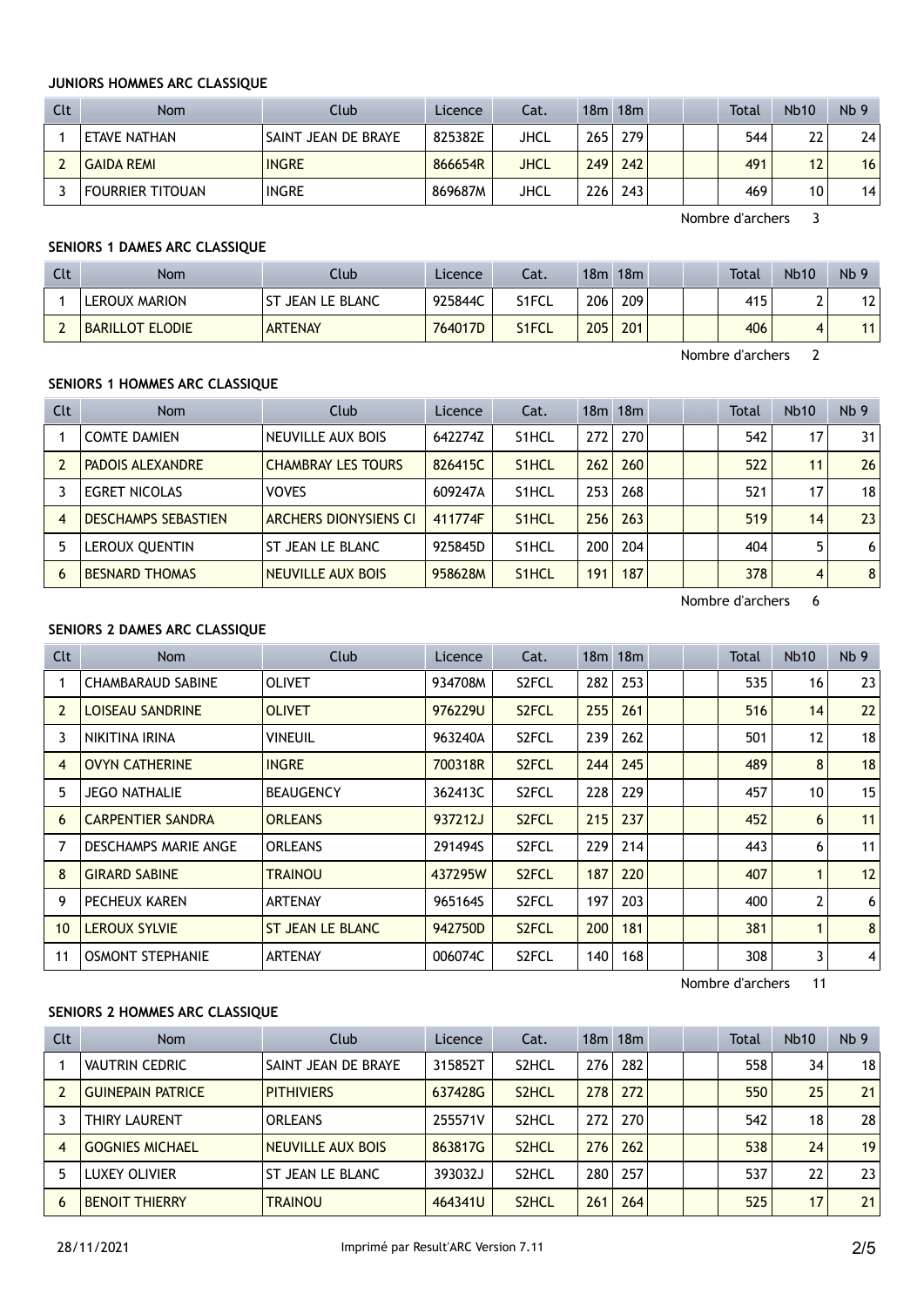|                 | <b>BOBELIN CHRISTIAN</b>   | <b>FONTAINEBLEAU</b>        | 663347E | S2HCL              | 267 | 258 | 525              | $12 \overline{ }$ | 31 |
|-----------------|----------------------------|-----------------------------|---------|--------------------|-----|-----|------------------|-------------------|----|
| 8               | <b>GOBERT WILFRIED</b>     | ST JEAN DE LA RUELLE        | 403176K | S <sub>2</sub> HCL | 264 | 257 | 521              | 15                | 26 |
| 9               | <b>HARRY NICOLAS</b>       | AMILLY J3 ARC               | 960350J | S2HCL              | 257 | 263 | 520              | 12                | 24 |
| 10 <sup>°</sup> | DELABROUILLE LAURENT       | LA FERTE ST AUBIN           | 465735J | S <sub>2</sub> HCL | 261 | 251 | 512              | 10 <sup>°</sup>   | 26 |
| 11              | <b>DROUILLAUX OLIVIER</b>  | <b>PITHIVIERS</b>           | 932751K | S2HCL              | 261 | 248 | 509              | 18                | 10 |
| 12              | <b>GIRARD JEROME</b>       | <b>TRAINOU</b>              | 288999E | S <sub>2</sub> HCL | 252 | 256 | 508              | 15                | 23 |
| 13              | MELSCOET PHILIPPE          | Vineuil                     | 917155H | S2HCL              | 243 | 255 | 498              | 13                | 22 |
| 14              | <b>RABIN ERIC</b>          | <b>OLIVET</b>               | 777340K | S <sub>2</sub> HCL | 249 | 243 | 492              | 11                | 16 |
| 15              | PADOIS PASCAL              | <b>FLEURY LES AUBRAIS</b>   | 826414B | S2HCL              | 216 | 246 | 462              | 9                 | 15 |
| 16              | <b>SANTOS GEORGES</b>      | <b>ST JEAN DE LA RUELLE</b> | 351725K | S <sub>2</sub> HCL | 230 | 232 | 462              | 6                 | 14 |
| 17              | DANTIER REGIS              | <b>PITHIVIERS</b>           | 801613U | S2HCL              | 220 | 227 | 447              | 10                | 11 |
| 18              | <b>LEVEAU VINCENT</b>      | <b>OLIVET</b>               | 792982M | S <sub>2</sub> HCL | 206 | 234 | 440              | 4                 | 10 |
| 19              | <b>VARET CHRISTOPHE</b>    | <b>ARTENAY</b>              | 013870B | S2HCL              | 210 | 217 | 427              | 6                 | 9  |
| 20              | <b>DELSARD JEAN-CLAUDE</b> | <b>BOURGES 1ERE</b>         | 595181L | S <sub>2</sub> HCL | 207 | 190 | 397              | $\overline{3}$    | 9  |
| 21              | RIVENEZ GUILLAUME          | <b>OLIVET</b>               | 912553F | S2HCL              | 117 |     | 117              |                   |    |
|                 |                            |                             |         |                    |     |     | Nombre d'archers | 21                |    |

# SENIORS 3 DAMES ARC CLASSIQUE

| Clt | Nom                     | Club              | Licence | Cat.  | 18m              | 18m |  | <b>Total</b> | <b>Nb10</b> | Nb <sub>9</sub> |
|-----|-------------------------|-------------------|---------|-------|------------------|-----|--|--------------|-------------|-----------------|
|     | LAURENCEAU-VIEILLARD PA | NEUVILLE AUX BOIS | 456690C | S3FCL | 236 <sub>1</sub> | 241 |  | 477          |             | 22 <sub>1</sub> |
|     | <b>GUERNET SYLVIE</b>   | <b>TRAINOU</b>    | 408991F | S3FCL | 108              | 148 |  | 256          |             |                 |

Nombre d'archers 2

#### SENIORS 3 HOMMES ARC CLASSIQUE

| Clt | Nom                      | <b>Club</b>               | Licence | Cat.  |     | 18m 18m |  | Total | <b>Nb10</b>     | Nb <sub>9</sub> |
|-----|--------------------------|---------------------------|---------|-------|-----|---------|--|-------|-----------------|-----------------|
|     | LOINTHIER JEAN LUC       | ARCHERS DIONYSIENS CI     | 382180N | S3HCL | 264 | 272     |  | 536   | 19              | 24              |
| 2   | <b>CABOURG CHRISTIAN</b> | LA FERTE ST AUBIN         | 800412N | S3HCL | 258 | 252     |  | 510   | 12              | 23              |
| 3.  | <b>WALKO PATRICK</b>     | <b>FLEURY LES AUBRAIS</b> | 956167M | S3HCL | 247 | 243     |  | 490   | 8               | 24              |
| 4   | <b>GOMEZ PATRICE</b>     | <b>TRAINOU</b>            | 618172B | S3HCL | 242 | 244     |  | 486   | 10 <sup>°</sup> | 14              |
| 5   | <b>MELIN JEAN-PIERRE</b> | <b>INGRE</b>              | 632404W | S3HCL | 244 | 232     |  | 476   | 10              | 14              |
| 6   | <b>MIKART FRANTZ</b>     | <b>INGRE</b>              | 602783Z | S3HCL | 240 | 228     |  | 468   | 11              | 14              |
|     | <b>BRYGIER CHRISTIAN</b> | <b>PITHIVIERS</b>         | 670055W | S3HCL | 217 | 242     |  | 459   | 11              | 9               |
| 8   | <b>CHEVALIER MICHEL</b>  | <b>INGRE</b>              | 592033P | S3HCL | 219 | 233     |  | 452   | $\overline{7}$  | 14              |
| 9   | <b>FREMONT LIONEL</b>    | <b>FLEURY LES AUBRAIS</b> | 999615N | S3HCL | 216 | 218     |  | 434   | 5               | 19              |
| 10  | <b>BOUVIER JEAN-LUC</b>  | <b>FLEURY LES AUBRAIS</b> | 808745W | S3HCL | 170 | 177     |  | 347   |                 | $\overline{7}$  |
| 11  | <b>CAUMON YVES</b>       | <b>FLEURY LES AUBRAIS</b> | 888280X | S3HCL | 186 | 140     |  | 326   | 2               | $\overline{7}$  |

Nombre d'archers 11

#### JUNIORS HOMMES ARC A POULIES

| Clt | <b>Nom</b>         | Club              | Licence | Cat.        | 18m | 18 <sub>m</sub>        |  | <b>Total</b> | <b>Nb10</b>                            | Nb             |
|-----|--------------------|-------------------|---------|-------------|-----|------------------------|--|--------------|----------------------------------------|----------------|
|     | DROUILLAUX QUENTIN | <b>PITHIVIERS</b> | 845630N | <b>JHCC</b> | 268 | $\sim$ $\sim$<br>د ر ړ |  | 541          | $\overline{\phantom{a}}$<br>$\epsilon$ | ٦q<br><u>.</u> |

Nombre d'archers 1

# SENIORS 1 DAMES ARC A POULIES

| C14<br>ี เเ | Nom            | Club                  | Licence      | -1<br>∟aι. | 18 <sub>m</sub> | 18 <sub>m</sub> | <b>Total</b> | <b>Nb10</b>          | Nb          |
|-------------|----------------|-----------------------|--------------|------------|-----------------|-----------------|--------------|----------------------|-------------|
|             | DIZIER ADELINE | <b>AVERTIN</b><br>$-$ | 7367P<br>777 | S1FCC      | 290             | 286             | 576          | 77<br>$\cdot$<br>J 1 | ו הר<br>∠∠∣ |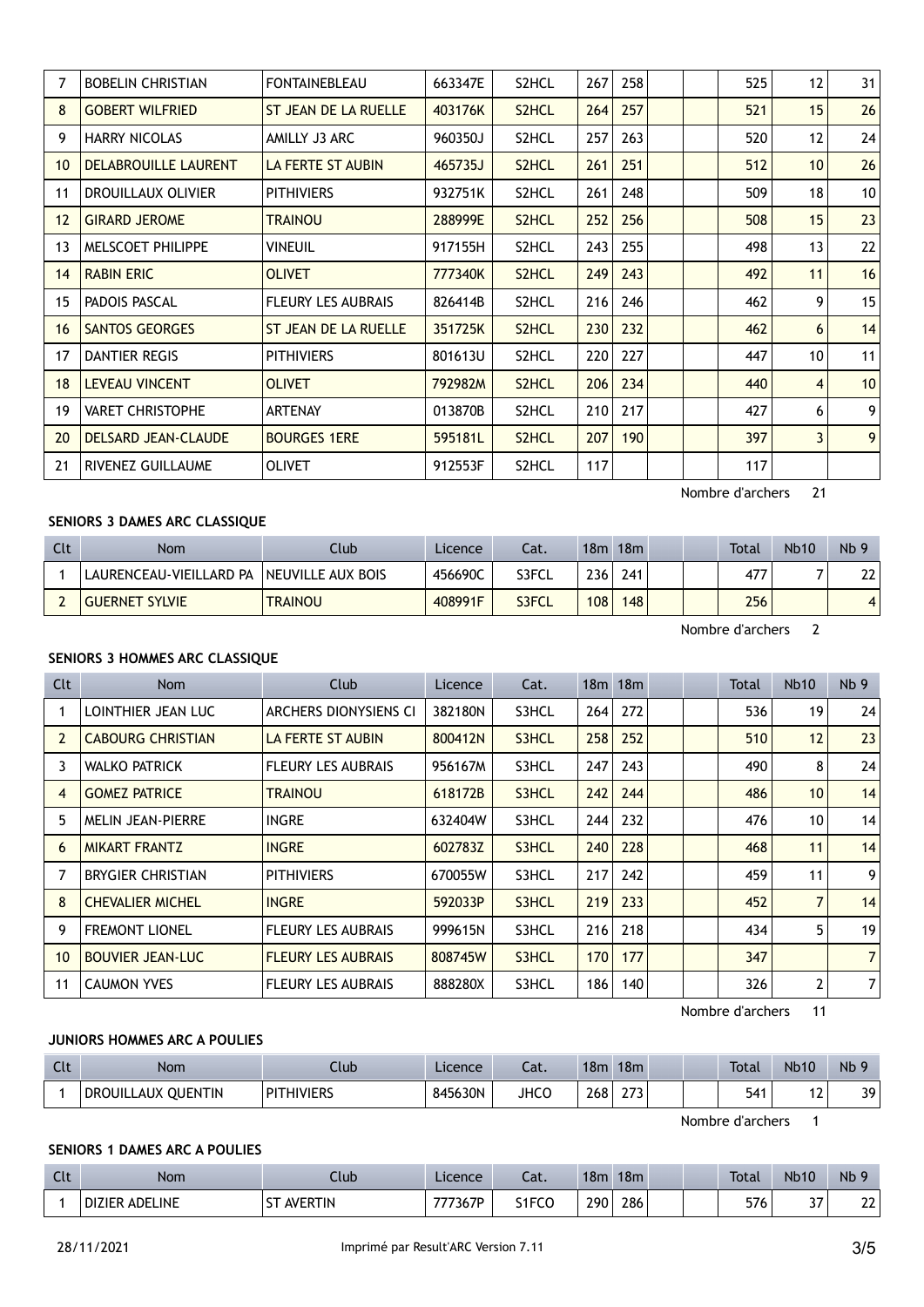#### SENIORS 1 HOMMES ARC A POULIES

| Clt | <b>Nom</b>                          | lub          | Licence | $\sim$<br>Jal.     | 18m | 18 <sub>m</sub> |  | <b>Total</b> | <b>Nb10</b>        | Nb<br>$\alpha$ |
|-----|-------------------------------------|--------------|---------|--------------------|-----|-----------------|--|--------------|--------------------|----------------|
|     | <b>ANTOINE</b><br>אוני<br>_AC<br>к١ | <b>INGRE</b> | 653466P | S <sub>1</sub> HCO | 287 | 283             |  | 570          | $\sim$ $\sim$<br>٠ | 28             |

Nombre d'archers 1

#### SENIORS 2 DAMES ARC A POULIES

| Clt | Nom                    | Club           | Licence | Cat.               | 18m | 18 <sub>m</sub> |  | <b>Total</b> | <b>Nb10</b> | Nb <sub>9</sub> |
|-----|------------------------|----------------|---------|--------------------|-----|-----------------|--|--------------|-------------|-----------------|
|     | <b>BENOIT SEVERINE</b> | TRAINOU        | 614230S | S2FCO              | 253 | 251             |  | 504          |             | 35              |
|     | <b>GUERNET MYRIAM</b>  | <b>TRAINOU</b> | 312358V | S <sub>2</sub> FCO | 253 | 233             |  | 486          |             | 25              |

Nombre d'archers 2

#### SENIORS 2 HOMMES ARC A POULIES

| Clt | Nom                      | Club                      | Licence | Cat.                           |     | 18m 18m |  | Total | <b>Nb10</b>  | Nb <sub>9</sub> |
|-----|--------------------------|---------------------------|---------|--------------------------------|-----|---------|--|-------|--------------|-----------------|
|     | <b>CHEVRIER EMMANUEL</b> | <b>FLEURY LES AUBRAIS</b> | 747101S | S <sub>2</sub> HCO             | 277 | 275     |  | 552   | 16           | 40              |
|     | <b>BENOIT THIERRY</b>    | <b>TRAINOU</b>            | 464341U | S <sub>2</sub> H <sub>CO</sub> | 257 | 271     |  | 528   | $\mathbf{Q}$ | 39              |
|     | DE MARNE GEOFFROY        | <b>FLEURY LES AUBRAIS</b> | 000822U | S <sub>2</sub> HCO             | 256 | 271     |  | 527   |              | 34              |
|     | DARRIGRAND GUILLAUME     | LA FERTE ST AUBIN         | 893265R | S <sub>2</sub> H <sub>CO</sub> | 243 | 249     |  | 492   | 4            | 34              |
|     | <b>GAIDA EMMANUEL</b>    | <b>INGRE</b>              | 979711D | S <sub>2</sub> HCO             | 236 | 243     |  | 479   | 4            | 26              |

Nombre d'archers 5

### SENIORS 3 HOMMES ARC A POULIES

| Clt | <b>Nom</b>           | Club                         | Licence | Cat.  |     | 18m 18m |  | <b>Total</b> | <b>Nb10</b> | Nb <sub>9</sub> |
|-----|----------------------|------------------------------|---------|-------|-----|---------|--|--------------|-------------|-----------------|
|     | LE LAMER JEAN PIERRE | <b>PITHIVIERS</b>            | 355561E | S3HCO | 267 | 270     |  | 537          |             | 42              |
|     | <b>ROOUET BRUNO</b>  | <b>SAINT-PIERRE-LES-NEMO</b> | 012520J | S3HCO | 267 | 267     |  | 534          |             | 45              |
|     | MORIN FRANCOIS       | <b>OLIVET</b>                | 901278A | S3HCO | 214 | 237     |  | 451          |             | 19 <sup>1</sup> |

Nombre d'archers 3

# JEUNES DAMES ARC NU

| Clt | Nom                  | Club                      | Licence   | Cat.         | D <sub>1</sub> | D <sub>2</sub> | D <sub>3</sub> | D <sub>4</sub> | <b>Total</b> | <b>Nb10</b> | Nb <sub>9</sub> |
|-----|----------------------|---------------------------|-----------|--------------|----------------|----------------|----------------|----------------|--------------|-------------|-----------------|
|     | <b>RONOT LAURINE</b> | <b>FLEURY LES AUBRAIS</b> | . 987176T | <b>MFBB</b>  | 232            | 226            |                |                | 458          |             | 16              |
|     | <b>RONOT CAMILLE</b> | <b>FLEURY LES AUBRAIS</b> | 941192K   | ${\sf CFBB}$ | 218            | 213            |                |                | 431          |             | 8               |

Nombre d'archers 2

#### SENIORS DAMES ARC NU

| Clt | Nom                    | Club <sup>1</sup>         | Licence | Cat.                            |     | $18m$ 18 $m$ |  | Total | <b>Nb10</b> | Nb <sub>9</sub> |
|-----|------------------------|---------------------------|---------|---------------------------------|-----|--------------|--|-------|-------------|-----------------|
|     | <b>VOISIN LAURIANE</b> | <b>FLEURY LES AUBRAIS</b> | 843832J | JFBB                            | 209 | 204          |  | 413   |             | 10 <sup>1</sup> |
|     | <b>HAMON FLORENCE</b>  | <b>FLEURY LES AUBRAIS</b> | 815655G | S <sub>1</sub> F <sub>B</sub> B | 194 | 206          |  | 400   |             | $\overline{ }$  |
|     | I VOISIN ANNIE         | <b>FLEURY LES AUBRAIS</b> | 850028U | S <sub>2</sub> FBB              | 129 | 119          |  | 248   |             | 41              |

Nombre d'archers 3

#### SENIORS HOMMES ARC NU

| Clt | <b>Nom</b>                | Club                      | Licence | Cat.                            |     | 18m 18m |  | <b>Total</b> | <b>Nb10</b> | Nb <sub>9</sub> |
|-----|---------------------------|---------------------------|---------|---------------------------------|-----|---------|--|--------------|-------------|-----------------|
|     | <b>HUSSON PASCAL</b>      | ARCHERS DIONYSIENS CI     | 699105X | S <sub>2</sub> H <sub>B</sub> B | 238 | 243     |  | 481          |             | 21              |
|     | <b>MARESCHAL PHILIPPE</b> | <b>FLEURY LES AUBRAIS</b> | 807364V | S3HBB                           | 250 | 228     |  | 478          | 8           | 16              |
|     | LOINTHIER JEAN LUC        | ARCHERS DIONYSIENS CI     | 382180N | S3HBB                           | 224 | 225     |  | 449          | 11          | 9               |
|     | <b>LEROUX YANNICK</b>     | ST JEAN LE BLANC          | 921015D | S <sub>2</sub> H <sub>B</sub> B | 215 | 208     |  | 423          |             | 7               |
|     | ARCHAMBAULT THOMAS        | <b>VARENNES CHANGY</b>    | 835044G | S1HBB                           | 214 | 208     |  | 422          |             | 9               |